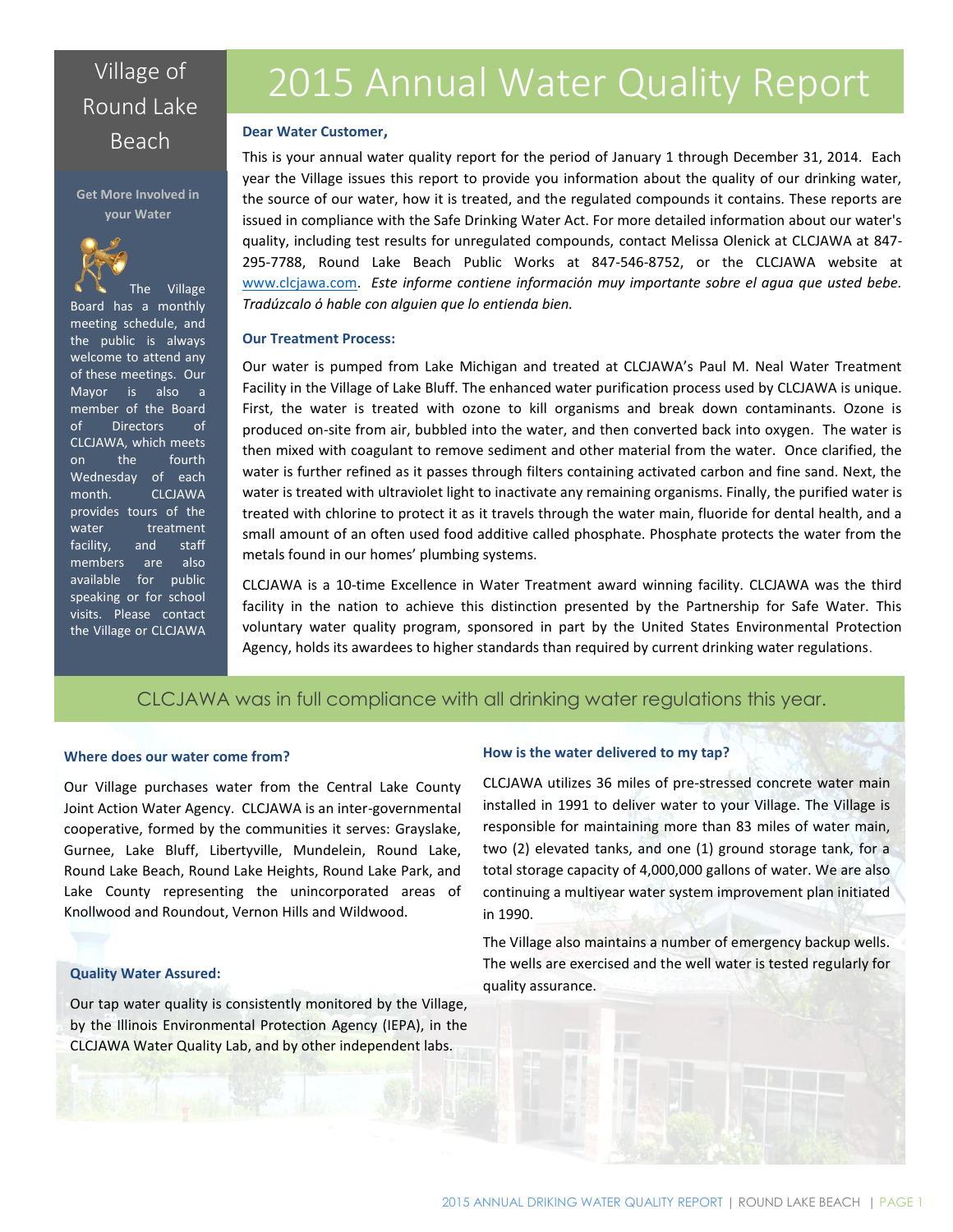| <b>2014 Water Quality Contaminants Detected</b>                                                                                         |                                                    |                |                 |                                |                          |                          |  |  |  |  |
|-----------------------------------------------------------------------------------------------------------------------------------------|----------------------------------------------------|----------------|-----------------|--------------------------------|--------------------------|--------------------------|--|--|--|--|
| <b>Contaminant (unit of measure)</b><br><b>Typical Source of Contaminant</b>                                                            | <b>Highest Level</b><br><b>Detected</b>            | <b>MCLG</b>    | <b>MCL</b>      | Range of<br><b>Detection</b>   | <b>Violation</b>         | Date of<br><b>Sample</b> |  |  |  |  |
| <b>MICROBIAL CONTAMINANTS</b>                                                                                                           |                                                    |                |                 |                                |                          |                          |  |  |  |  |
| TOTAL COLIFORM BACTERIA (% Pos/Month)<br>Naturally present; human and animal fecal waste                                                | 4<br>(Positive Monthly Sample)                     | 0              | 5%<br>per month | none                           | Yes                      | 07/17/2014<br>Monthly    |  |  |  |  |
| E. COLI (% Pos/Month)                                                                                                                   | $\mathbf{0}$                                       | $\mathbf{0}$   | 0%              | none                           |                          | Monthly                  |  |  |  |  |
| Naturally present; human and animal fecal waste                                                                                         |                                                    |                | per month       |                                |                          |                          |  |  |  |  |
| TURBIDITY (NTU/Lowest Monthly % < 0.3 NTU)<br>Lake Sediment; soil runoff                                                                | 100%<br>below 0.3 NTU                              | none           | 0.3 NTU         | 100%                           |                          | Monthly                  |  |  |  |  |
| <b>TURBIDITY (NTU/Highest Single Measurement)</b><br>Lake Sediment; soil runoff                                                         | 0.2                                                | none           | 1 NTU           | $0.02 - 0.2$                   |                          | 11/2014<br>Monthly       |  |  |  |  |
| <b>INORGANIC CONTAMINANTS</b>                                                                                                           |                                                    |                |                 |                                |                          |                          |  |  |  |  |
| BARIUM (ppm)<br>Discharge of drilling wastes and metal refineries; natural<br>erosion                                                   | 0.019                                              | $\overline{2}$ | $\overline{2}$  | Single Sample                  |                          | 7/9/14                   |  |  |  |  |
| <b>COPPER</b> (ppm)<br>Corrosion of household plumbing systems; natural erosion                                                         | Less than<br>.150<br>(90 <sup>th</sup> percentile) | 1.3            | $AL = 1.3$      | $\Omega$<br>sites exceeding AL |                          | 07/28/2014               |  |  |  |  |
| LEAD (ppb)<br>Corrosion of household plumbing systems; natural erosion                                                                  | Less than<br>2.0<br>(90 <sup>th</sup> percentile)  | 0              | $AL = 15$       | 0<br>site exceeding AL         |                          | 07/28/2014               |  |  |  |  |
| NITRATE as nitrogen (ppm)<br>Runoff from fertilizer use; leaching from septic; natural erosion                                          | 0.38                                               | 10             | 10              | Single Sample                  |                          | 5/12/14                  |  |  |  |  |
| DISINFECTANT/DISINFECTION BY-PRODUCTS                                                                                                   |                                                    |                |                 |                                |                          |                          |  |  |  |  |
| <b>HAA5 Haloacetic Acids (ppb)</b><br>By-product of drinking water disinfection                                                         | 3                                                  | None           | 60              | $0 - 7.8$                      |                          | 2014<br>Quarterly        |  |  |  |  |
| <b>TTHMs Total Trihalomethanes (ppb)</b><br>By-product of drinking water disinfection                                                   | 21                                                 | <b>None</b>    | 80              | $8.8 - 26.2$                   |                          | 2014<br>Quarterly        |  |  |  |  |
| BROMATE (ppb)<br>By-product of drinking water disinfection                                                                              | 1.8                                                | 0              | 10              | $0 - 1.8$                      | ÷,                       | Quarterly                |  |  |  |  |
| <b>CHLORINE</b> (ppm)                                                                                                                   | 0.5                                                | $\overline{4}$ | $\overline{4}$  | $0.4 - 0.5$                    | $\overline{\phantom{a}}$ | 2014                     |  |  |  |  |
| Drinking water disinfectant                                                                                                             |                                                    |                |                 |                                |                          | Monthly                  |  |  |  |  |
| The % of TOC removal was measured each month & the system met all removal requirements set by IEPA<br><b>TOC</b> (Total Organic Carbon) |                                                    |                |                 |                                |                          |                          |  |  |  |  |
|                                                                                                                                         | <b>STATE REGULATED CONTAMINANTS</b>                |                |                 |                                |                          |                          |  |  |  |  |
| FLUORIDE (ppm)<br>Water additive which promotes strong teeth; natural erosion                                                           | 0.8                                                | 4              | 4               | $0.6 - 0.9$                    |                          | 7/9/14<br>Monthly        |  |  |  |  |
| Manganese (ppb)                                                                                                                         |                                                    |                |                 |                                |                          |                          |  |  |  |  |
| Erosion of natural deposits                                                                                                             | 19                                                 | 150            | 150             | Single Sample                  |                          | 7/9/14                   |  |  |  |  |
| SODIUM (ppm)                                                                                                                            | 8.5                                                | none           | none            | Single Sample                  |                          | 7/9/14                   |  |  |  |  |
| Erosion of naturally occurring deposits; water softener                                                                                 | <b>RADIOACTIVE CONTAMINANTS</b>                    |                |                 |                                |                          |                          |  |  |  |  |
| COMBINED RADIUM 226/228 (pCi/L)                                                                                                         |                                                    |                |                 |                                |                          |                          |  |  |  |  |
| Decay of natural and man-made deposits                                                                                                  | 0.98                                               | $\overline{0}$ | 5               | Single Sample                  |                          | 3/10/14                  |  |  |  |  |
| <b>GROSS ALPHA EMITTERS (piC/L)</b><br>Erosion of natural deposits                                                                      | 0.05                                               | $\overline{0}$ | 15              | Single Sample                  |                          | 3/10/14                  |  |  |  |  |
| BETA EMITTERS (mrem/yr)<br>Decay of natural and man-made deposits                                                                       | 2.0                                                | 0              | 50              | Single Sample                  | ÷                        | 3/10/14                  |  |  |  |  |

#### Regulated Contaminates Table:

The table above lists all of the regulated compounds detected in our water. Bolded compounds were sampled by the Village; all other compounds were sampled by CLCJAWA. The values shown in the Level Detected column are those used by the EPA to determine compliance with drinking water standards. Because each compound is regulated differently, this value may be a running average, a  $90<sup>th</sup>$  percentile, or the maximum single value. The Sample Date column indicates the date when the sample was collected. When more than one sample is collected, this column shows the date of the maximum value. Explanation of MCLG and MCL may be found in the Definition of Terms

#### Units of Measure:

ppm: Parts per million or milligrams per liter

ppb: Parts per billion or

micrograms per liter pCi/L: Picocuries per liter

used to measure radioactivity

NTU: Nephelopmetric turbidity unit that measures clarity in drinking water.

Dash symbol (-): No violation

#### Definition of Terms:

Action Level (AL): level that triggers special treatment or other required action by water plant.

Maximum Contaminant Level (MCL): the highest level of contaminant that is allowed in drinking water.

Maximum Contaminant Level Goal (MCGL): level of a contaminant below which there is no known or expected health risk.

Treatment Technique (TT): refers to a required process used to reduce contaminants in drinking water.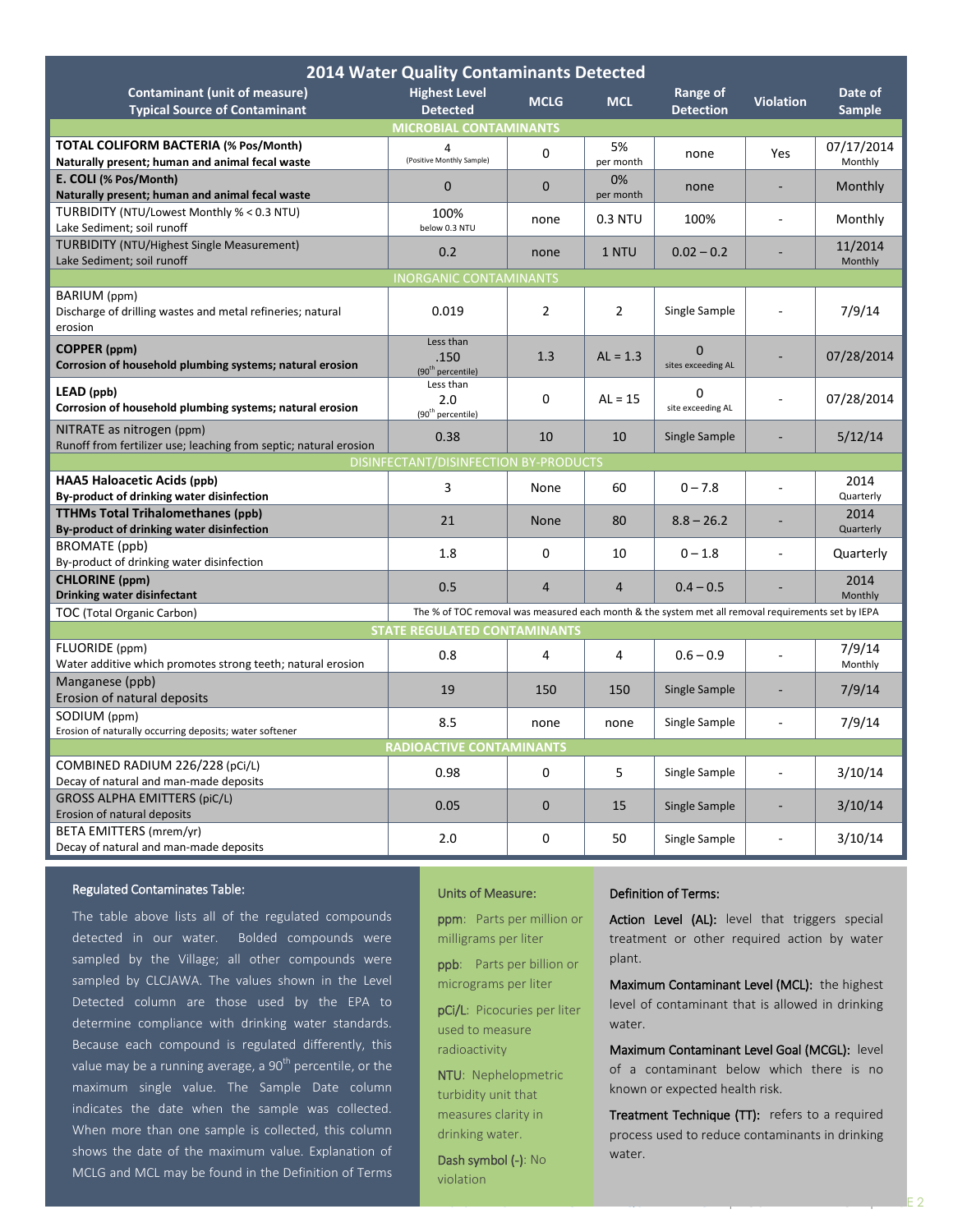| <b>UNREGULATED CONTAMINANTS</b>                                              |                                         |             |            |                              |                          |                          |  |  |  |  |
|------------------------------------------------------------------------------|-----------------------------------------|-------------|------------|------------------------------|--------------------------|--------------------------|--|--|--|--|
| <b>Contaminant (unit of measure)</b><br><b>Typical Source of Contaminant</b> | <b>Highest Level</b><br><b>Detected</b> | <b>MCLG</b> | <b>MCL</b> | Range of<br><b>Detection</b> | <b>Violation</b>         | Date of<br><b>Sample</b> |  |  |  |  |
| CHLORATE (ppm)<br>Drinking water disinfectant                                | 0.110                                   | none        | none       | $53 - 60$                    |                          | 07/29/2014               |  |  |  |  |
| HEXAVALENT CHROMIUM (ppm)<br>Erosion of natural deposits                     | 0.00019                                 | none        | none       | $0 - 0.0002$                 |                          | 04/28/14<br>Quarterly    |  |  |  |  |
| TOTAL CHROMIUM (ppm)<br>Erosion of natural deposits                          | Less than<br>0.0003                     | none        | none       | Less than<br>0.0009          |                          | 01/12/15                 |  |  |  |  |
| MOLYBDENUM (ppm)<br>Erosion of natural deposits, industrial runoff           | 0.0012                                  | none        | none       | $0 - 0.001$                  |                          | 04/28/2014               |  |  |  |  |
| STRONTIUM (ppm)<br>Erosion of natural deposits                               | 0.14                                    | none        | none       | $0.11 - 0.13$                | $\overline{\phantom{a}}$ | 04/28/2014               |  |  |  |  |
| SULFATE (ppm)<br>Erosion of naturally occurring deposits                     | 28                                      | none        | none       | Single Sample                |                          | 07/09/14                 |  |  |  |  |
| VANADIUM (ppm)<br>Erosion of natural deposits                                | Less than<br>0.0003                     | none        | none       | $0.0003 - 0.0003$            | $\blacksquare$           | 07/29/2014               |  |  |  |  |

#### Lake Michigan Susceptibility to Potential Contaminants

The Illinois EPA, using the Great Lakes Protocol, completed an assessment in April 2003. Lake Michigan is a surface water source and like all surface waters, is susceptible to potential contaminants. The very nature of surface water allows contaminants to migrate to the intake with no protection, only dilution. CLCJAWA's intake is ranked as moderately sensitive to potential contaminants. There are no potential contamination sources within the intake's critical assessment zone. However, the combination of land use, storm sewer outfalls, and the proximity of North Shore Water Reclamation District (NSWRD) pumping stations in the immediate area add to the susceptibility of CLCJAWA's intake. NSSD discharges their treated waste water to the Des Plaines River and not into Lake Michigan. Access the following website at <http://www.epa.state.il.us/cgi-bin/wp/swap-fact-sheets.pl> to view a summary of the source water assessment.

We are all participants in the water cycle. Our individual activities impact the rivers and lakes in our watershed and those into which our waste water plants discharge. Please properly use, store, and dispose of all medications and household chemicals. Visit the Solid Waste Agency of Lake County website for disposal options and information at www.swalco.org.

Improper disposal of household chemicals may lead to increased contamination of our lakes, rivers and and streams.

#### Sodium:

There is no state or federal MCL for sodium. Monitoring is required to provide information to consumers in case you are concerned about sodium intake for dietary reasons. If the sodium level in our water was greater than 20 ppm, and you were on a sodium-restricted diet, you would be advised to consult a physician.

#### Turbidity:

Turbidity is a measure of water clarity. Treatment facilities monitor turbidity because it is a good indicator of water quality and the effectiveness of their filtration and disinfection systems. At CLCJAWA, turbidity is checked every ten seconds in numerous locations by automatic monitoring equipment and twice a day, by hand, in the laboratory.

#### **Lead and Copper:**

Some homes with old lead service lines, lead plumbing, or copper plumbing with lead solder, may have lead and copper in their water. To minimize these levels, the Illinois EPA requires that CLCJAWA add phosphate to our water at a concentration of 0.3 ppm orthophosphate. This commonly used food ingredient coats the inside of your plumbing with a thin film. The film reduces lead and or copper levels that may have otherwise leached from your plumbing into your water.

Lead in drinking water is primarily from materials and components associated with service lines and home plumbing. We cannot control the variety of materials used in plumbing components. You can minimize the potential for lead exposure by flushing your tap for 30 seconds to 2 minutes before using the water for drinking or cooking.

Elevated levels of lead can cause serious health problems, especially in pregnant women and young children. If you are concerned about lead in your water, you may wish to have your water tested. For more information on lead in drinking water, testing methods and steps you can take to minimize exposure, contact the Safe Drinking Water Hotline at 1-800-426-4791 or go to [http://www.epa.gov/safewater/lead.](http://www.epa.gov/safewater/lead)